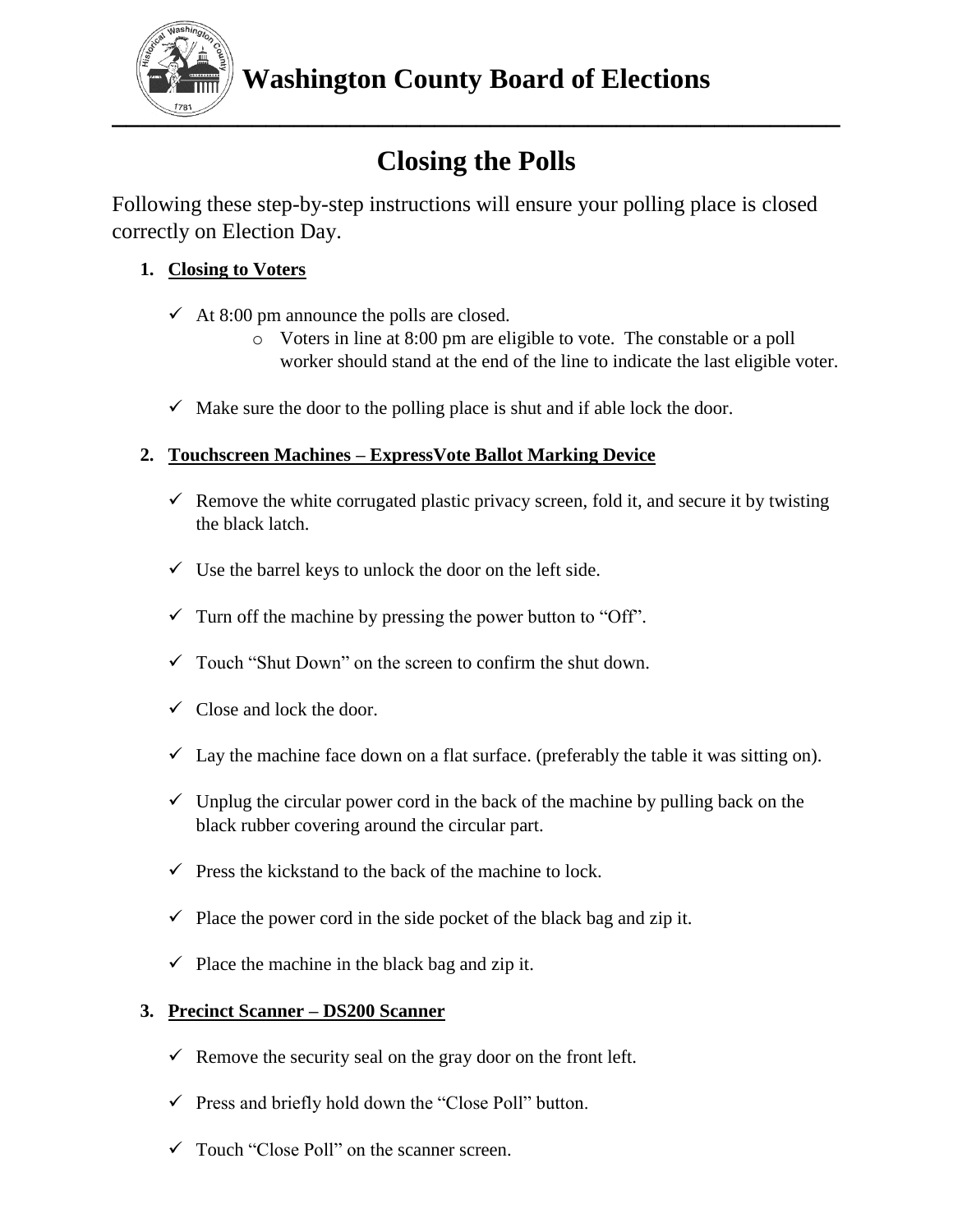- $\checkmark$  The scanner will automatically print the ballot status report and 3 results reports.
	- o Do not remove the reports from the scanner until it has completely printed all 3 reports.
- $\checkmark$  You will need to separate the three results reports.
	- o The poll workers will sign one results report and place it in the large gold envelope marked as "Election Return Envelope A" along with the ballot status report.
	- $\circ$  The 2<sup>nd</sup> results report is placed in the Minority Inspector Envelope.
	- $\circ$  The 3<sup>rd</sup> results report is posted at the polling place for voters to see. It needs to be in an area visible from the outside.
- $\checkmark$  Touch "Finished Turn Off" to shut down the scanner.
- $\checkmark$  Once the scanner screen goes black and the red light on the power button is no longer lit remove the blue media stick from the slot.
	- o **Do not remove** the blue media stick until the screen goes black and the red light goes out.
	- o Removing it early will cause the results to not save correctly.
- $\checkmark$  Place the blue media stick in the clear corner pocket of the yellow security return bag.
- $\checkmark$  Close and lock the gray door with the barrel key.
- $\checkmark$  Push the black scanner screen down and lock with the barrel key.
- $\checkmark$  Close the clamshell lid, hook latches, and lock with flat silver key.
- Remove the seal from the bottom front door and unlock with flat silver key.
- Remove the blue ballot bag. Make sure all voted ballots are inside the bag.
- $\checkmark$  Zip the bag and seal with a numbered security seal from the yellow security return bag.
- $\checkmark$  Place the white box(es) containing the unused ballot activation cards in the empty bottom door.
- $\checkmark$  Close and lock the door with the flat silver key.
- $\checkmark$  Unplug the power cord and place inside the back door. Close and lock the back door with the silver flat key.
- $\checkmark$  The scanner is now shut down.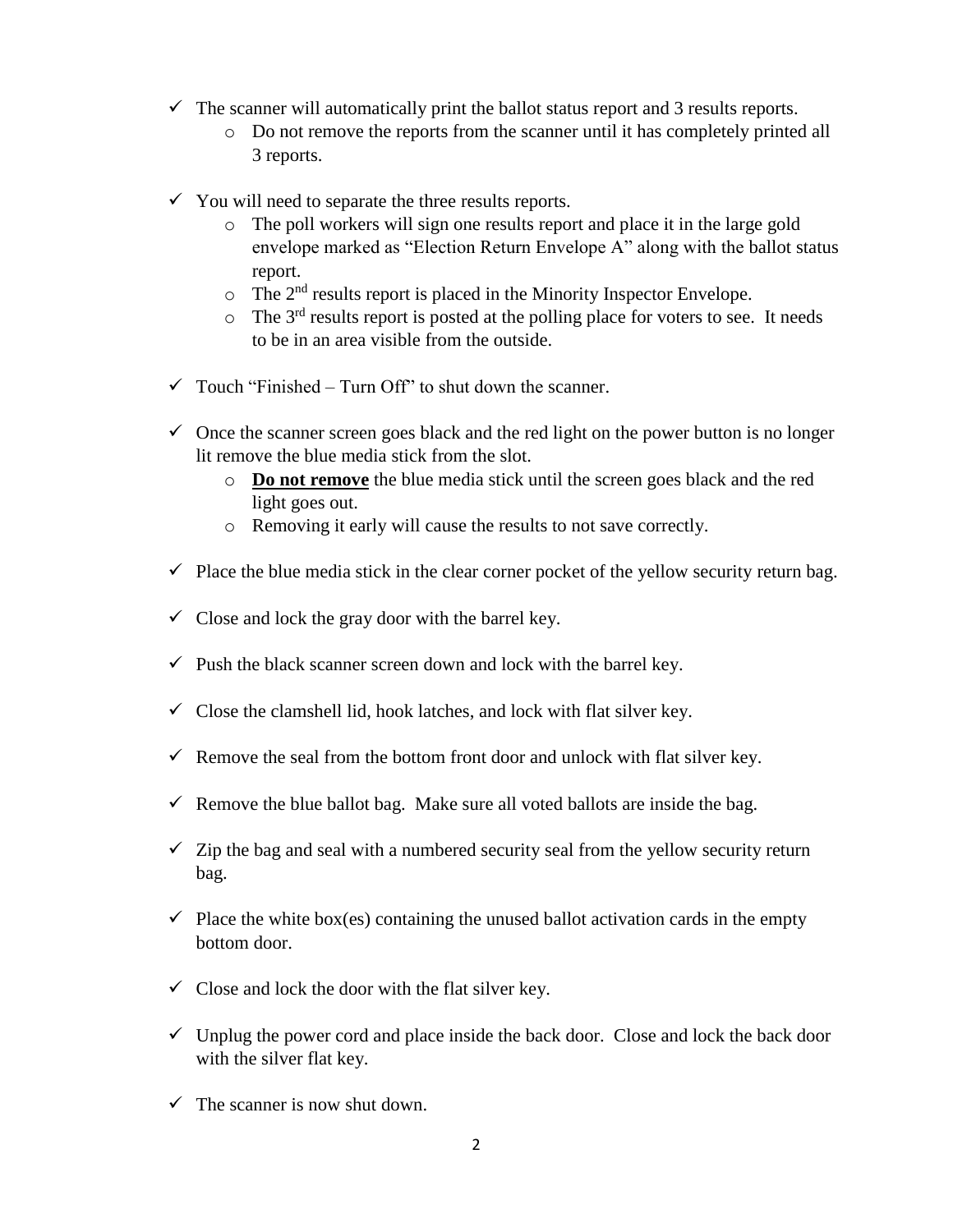#### **4. Electronic Poll Books**

- $\checkmark$  Touch the "Manage Polls" tab and then touch "Close Polls".
- $\checkmark$  Turn off the poll book by flipping the switch found under the black rubber cover at the top of the poll book.
- $\checkmark$  Turn off the printer by pushing the red button.
- Remove the cord from the back of the poll book in the plug marked with the yellow dot and place it back inside the silver and black case.
- Remove the signature pad cord from the back of the poll book in the plug marked with the blue dot. Place the signature pad back in the clear plastic box.
- $\checkmark$  Remove the larger cord labeled "Printer Cord" from the printer and the power outlet and place it in the clear plastic box.
- Remove the smaller cord from the printer and the back of the poll book in the plug marked with the red dot. Place it in the clear plastic box.
- $\checkmark$  Place the printer in the clear plastic box.
- $\checkmark$  Place the clear plastic box in the blue supply bag on wheels.
- $\checkmark$  Place the electronic poll book in the silver and black case.

#### **5. Provisional Ballots**

- $\checkmark$  Count the number of voted Provisional Ballots and unused Provisional Ballots and complete the front of the white envelope marked "Provisional Voting - Return Envelope".
- $\checkmark$  Place the voted Provisional Ballots in the white envelope and seal the envelope.
- $\checkmark$  Place the white envelope in the yellow security return bag.
- $\checkmark$  Place all the unused Provisional Ballot supplies in the yellow security return bag.

#### **6. White Election Supplies Box**

- Remove the large gold envelopes and the small gold envelopes from the supply box.
	- o Each gold envelope is labeled with what forms are to be sealed in it.